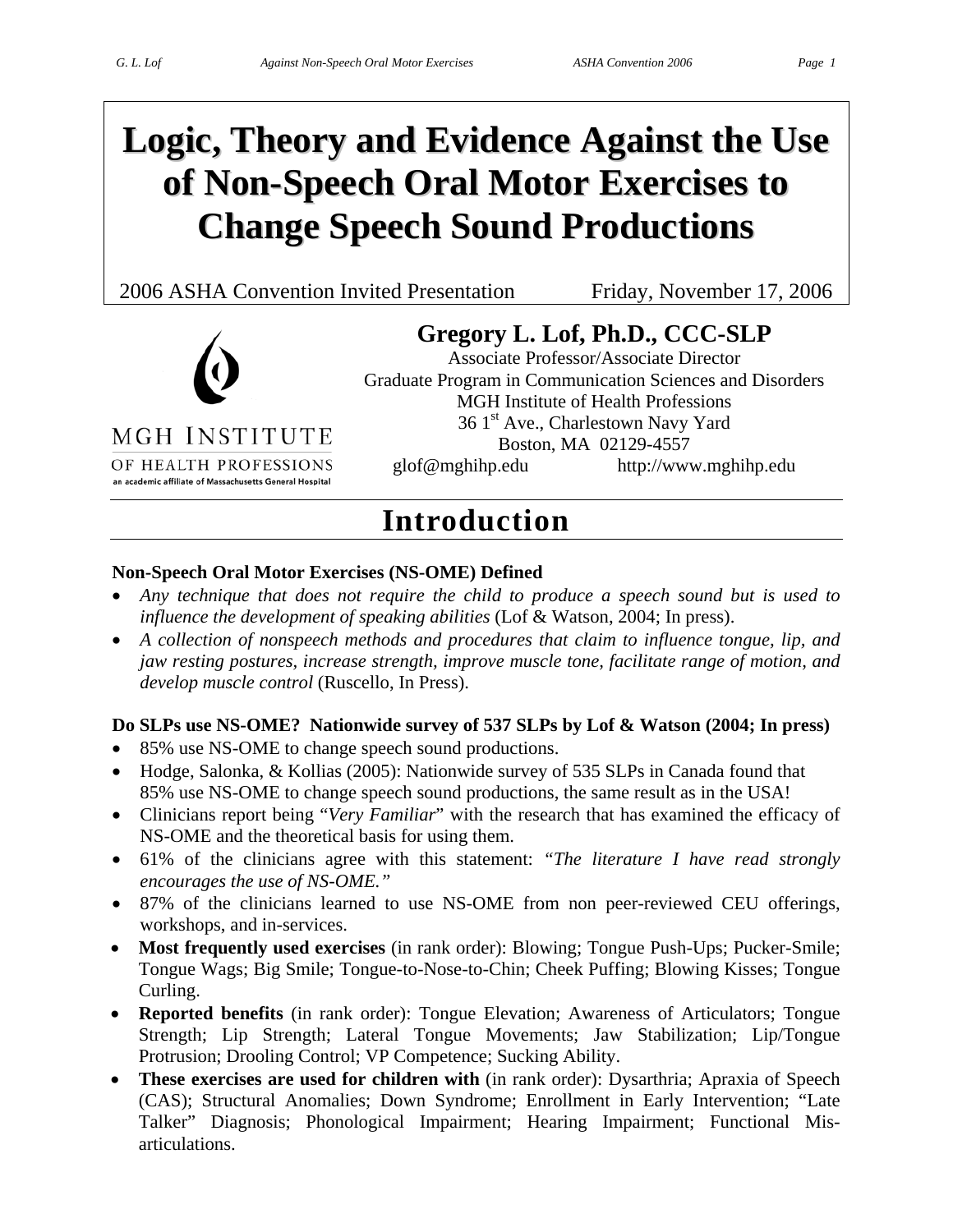#### **Evidence-Based Practice**

- **Defined:** The conscientious, explicit, and unbiased use of current best research results in making decisions about the care of individual clients (Sackett et al., 1996). Treatment decisions should be administered in practice only when there is a justified (evidence-based) expectation of benefit.
- **No Child Left Behind** places an emphasis on scientifically-based methods, calling on clinicians to use scientific, research-based interventions.
- **2006 IDEA Part B Regulations:** *"Special education and related services…must now be based on peer-reviewed research to the extent practicable."*
- **The goal** is to use the literature in a savvy process that draws on a number of different factors in which evidence plays a key role.
- **Dollaghan** (2004) reminds clinicians that when using the EBP paradigm, valid and reliable evidence needs to be given more credence than intuition, anecdote and expert authority. Evidence must come from works that are independent and peer-reviewed.
- **Opinions** and clinician's own clinical experiences can be useful, but they can also be biased and even wrong!
- **Therapist Bias**: Halo effect and Rosenthal effect (see Damico, 1988).

# **Logic**

- **Clinical experience cautions:** Finn, Bothe, and Bramlett (2005) provided criteria for distinguishing science from pseudoscience: (1) Treatments remain unchanged even with evidence against its effectiveness because disconfirming evidence is ignored; (2) Anecdotal evidence and personal experience are given extraordinary credence; (3) Inadequate evidence is accepted; (4) Peer review is avoided; (5) Methodology is disconnected from established scientific models; (6) Use of new terms that are not scientific nor conventional; (7) Grandiose outcomes are proclaimed; (8) Claims of success only within a holistic framework.
- **Many claims are made about NS-OME effectiveness** in catalogs selling therapy materials, non-peer reviewed publications, CEU events, etc. But no evidence of effectiveness is provided.
- **Some claims of effectiveness are outrageous** and are actually illogical when carefully examined.

# **Theory**

#### **Part-Whole Training and Transfer**

- **Basic questions:** Does training on a smaller portion of the articulatory gesture transfer over to the whole gesture? Is it more efficient with better learning by first training just part of the movement and not the whole movement?
- Tasks that comprise highly organized or integrated movements (such as speaking) will not be enhanced by learning the constituent parts of the movement alone; training on just the parts of these well-organized behaviors can actually diminish learning. Highly organized tasks require learning the information processing demands, as well as learning time-sharing and other inter-component skills.
- "*Fractionating a behavior that is composed of interrelated parts is not likely to provide relevant information for the appropriate development of neural substrates*" (Forrest, 2002).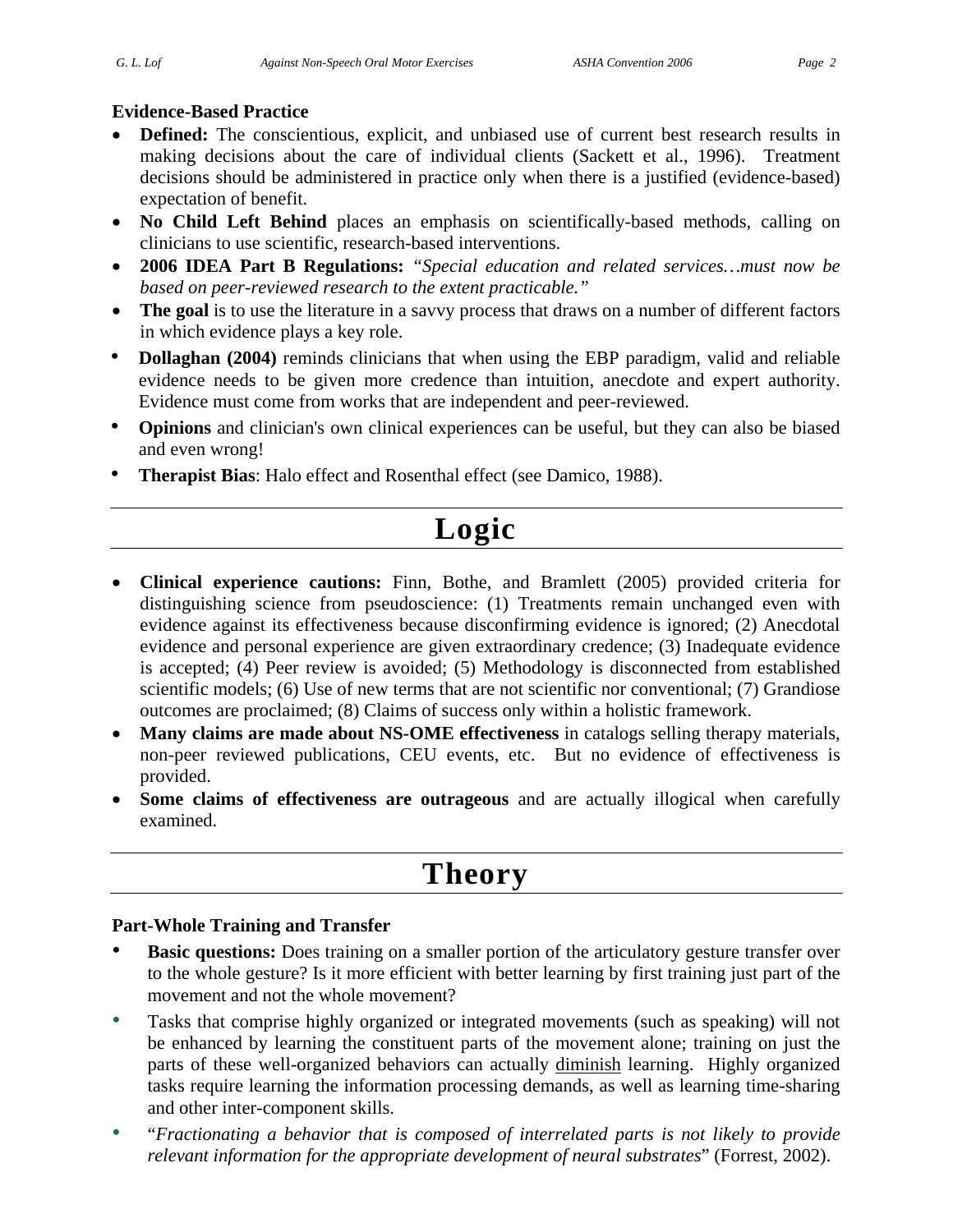Some clinician-researchers believe that it can be more effective to "Train the Whole" (Ingram & Ingram, 2001) and to use "Whole-Word Phonology and Templates" (Velleman & Vihman, 2002*)* rather than breaking up the gesture into small parts.

#### **Strengthening the Articulatory Structures**

- **Basic questions:** Is strength necessary for speaking? If so, how much? Are the articulators actually strengthened by using NS-OME? How do SLPs objectively document weakness of articulators and also objectively document supposed increases in strength after NS-OME?
- **Articulatory strength needs are VERY low** for speech and the speaking strength needs do not come anywhere close to maximum strength abilities of the articulators. For example, lip muscle force for speaking is only about 10-20% of the maximal capabilities for lip force, and the jaw uses only about 11-15% of the available amount of force that can be produced (see also Bunton & Weismer, 1994).
- **Agility** and fine articulatory movements, rather than strong articulators, are required for the ballistic movements of speaking. NS-OME encourage gross and exaggerated ranges of motion, not small, coordinated movements that are required for talking.
- **NS-OME may not actually increase articulator strength**. To strengthen muscle, the exercise must be done with multiple repetitions, against resistance, until failure…and then done again and again. Most NS-OME do not follow this basic strength training paradigm so there are probably no actual strength gains occurring due to these exercises.
- **Articulators can be strengthened** (e.g., the tongue for oral phase of swallowing or the VP complex) but these strengthened articulators will not help with the production of speech.
- **Measurements of strength are usually highly subjective** (e.g., feeling the force of the tongue pushing against a tongue depressor or against the cheek or just "observing" weakness), so clinicians cannot initially verify that strength is actually diminished and then they cannot report increased strength following NS-OME. Only objective measures (e.g., tongue force transducers) can corroborate statements of strength needs and improvement. Without such objective measurements, testimonials of articulator strength gains must be considered suspect.
- **See Chi-Fishman and Pfaizer (2003)** for information on tongue anatomy, physiology, and strengthening principles.

#### **Relevancy of NS-OME to Speech**

- **Relevancy is the only way to get changes in the neural system**; the context in which a skill is learned is crucial. In order to obtain transfer from one skill to another, the learned skills must be relevant to the other skills. *"…muscle fibers are selectively recruited to perform specific tasks, so static non-speech tasks do not account for the precise and coordinated activity needed during speech"* (Hodge & Wellman, 1999).
- For sensory motor stimulation to improve articulation, the stimulation must be done with relevant behaviors, with a defined end goal, using integration of skills. "*The PURPOSE of a motor behavior has a profound influence on the manner in which the relevant neural topography is marshaled and controlled"* (Weismer, 2006).
- **Most NS-OME dis-integrate the highly integrated task of speaking** (e.g., practicing tongue elevation to the alveolar ridge with the desire that this isolated task will improve production of the lingual-alveolar sound /s/). For example, a motor task (e.g., shooting a free throw using a basketball) must be learned in the context of the actual performance goal. By analogy, no one would teach a ballplayer to *pretend* to hold a ball and then *pretend* to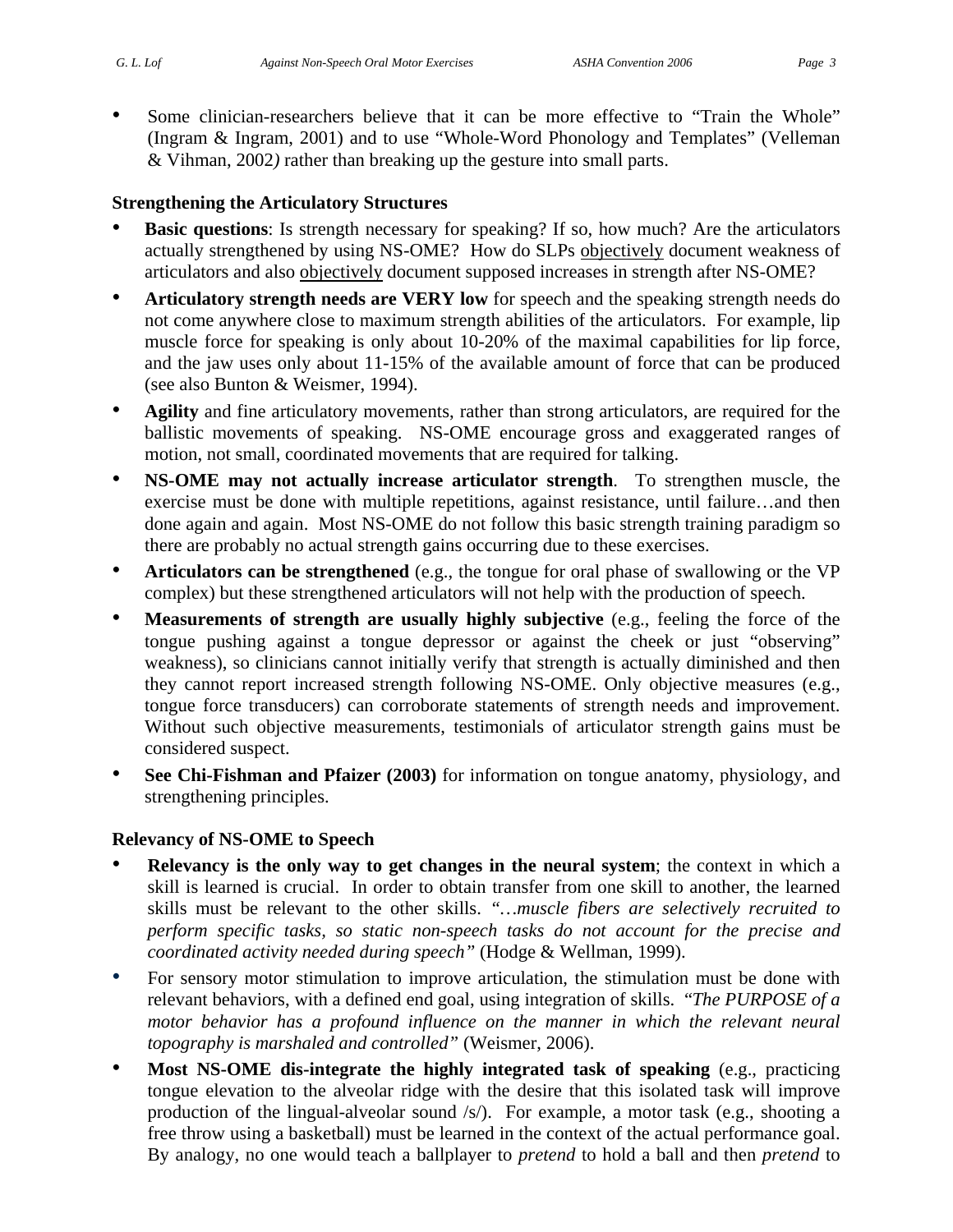throw it toward a non-existent hoop with the eventual hope of improving free throwing ability. Breaking down basketball shooting or the speaking task into smaller, unrelated chunks that are irrelevant to the actual performance is not effective.

- Another non-speaking example would be the illogical finger pounding on a tabletop to simulate playing on a piano. Learning and improving piano playing must be practiced on a piano, not on a tabletop. Likewise, learning and improving speaking ability must be practiced in the context of speaking. To improve speaking, children must practice speaking, rather than using tasks that only superficially appear to be like speaking.
- Because isolated movements of the tongue, lips and other articulators are not the actual gestures used for the production of any sounds in English, their value for improving production of speech sounds is doubtful. That is, no speech sound requires the tongue tip to be elevated toward the nose; no sound is produced by puffing out the cheeks; no sound is produced in the same way as blowing is produced. Oral movements that are irrelevant to speech movements will not be effective as speech therapy techniques.

#### **Task Specificity**

- **Three related concepts**:  $\circledcirc$  same structures but different functions,  $\circledcirc$  task specificity, **3** domain specific.
- **The same structures used for speaking and other "mouth tasks"** (e.g., feeding, swallowing, sucking, breathing, etc.) function in different ways depending on the task and each task is mediated by different parts of the brain. The organization of movements within the nervous system is not the same for speech and nonspeech gestures. Although identical structures are used, these structures function differently for speech and for nonspeech activities.
- **Weismer (2006):** The control of motor behavior is task (speaking) specific, not effector (muscle or organ) specific. There is strong evidence against the "shared control" for speech and nonspeech. *"Motor control processes are tied to the unique goals, sources of information (e.g., feedback), and characteristics of varying motor acts, even when those share the same effectors and some neural tissue."*
- **Some examples of task specificity:** Babbling and early nonspeech oral behaviors are not related (e.g., Moore & Ruark, 1996); Patients can have dysphagia with and without speech problems (i.e., "double dissociations"; Ziegler, 2003); It is well documented that the VP mechanism can be strengthened, however, reduction of speech nasality does not occur (e.g., Kuehn & Moon, 1994); Breathing for speech is different than breathing at rest or during other activities (e.g., Moore, Caulfield, & Green, 2001). See Weismer (2006) for summary of 11 studies that show that speech and nonspeech are different for a wide variety of structures, including facial muscles, jaw motion, jaw operating space, jaw coordination, lingual movement, lip motions, leavator veli palatini, and mandibular control.

#### **Warm-Up/Awareness/Metamouth**

- **Warm-up has a physiological purpose** during muscle exercise: to increase blood circulation so muscle viscosity drops, thus allowing for smoother and more elastic muscle contractions (Safran, Seaber, & Garrett, 1989).
- **Warm-up of muscles** may be appropriate (Pollock et al., 1998) when a person is about to initiate an exercise regimen that will maximally tax the system (e.g., distance running or weight training). However, muscle warm-up is not required for tasks that are below the maximum (e.g., walking or lifting a spoon-to-mouth). Because speaking does not require anywhere near the oral muscular maximum, warm-up is not necessary.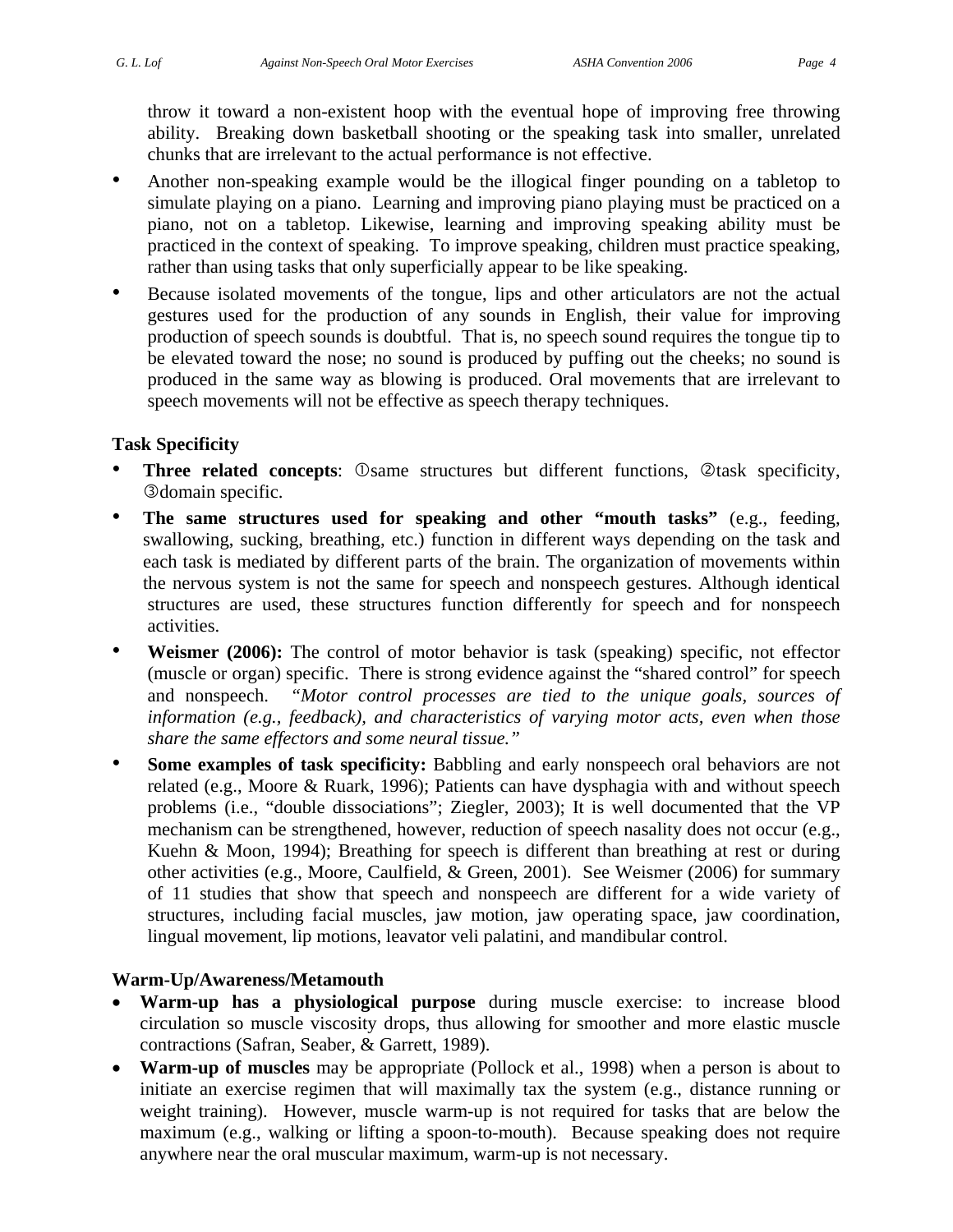- If clinicians are not using the term warm-up to identify a physiological task to "wake up the mouth," then perhaps they believe that they are providing some form of "metamouth" knowledge about the articulators' movement and placement.
- **Awareness and its role in therapy** is always questioned. It is well known that young children have difficulty with various metaphonological awareness tasks (Kamhi & Catts, 2005). For articulation awareness, Klein, Lederer and Cortese (1991) reported that children age 5 and 6 years had very little consciousness of how speech sounds were made; 7 year olds were not very proficient with this either. According to Koegel, Keogel, and Ingham (1986), some children older than 7 years were successful during a metalinguistic speech intervention program, but only when they have the *"…cognitive maturity required to understand the concept of a sound…"*
- **It appears that young children cannot take advantage of the non-speech mouth-cues** provided during NS-OME that can be transferred to speaking tasks. More research is needed to determine the minimum cognitive, linguistic, and motor abilities of children that are necessary for such "meta" skills.

#### **Childhood Apraxia of Speech (CAS)**

- **Children with CAS have adequate oral structure movements for nonspeech activities**  but not for volitional speech (Caruso & Strand, 1999), so this would preclude the use of NS-OME because non-speech is not the problem.
- **There is no muscle weakness for children with CAS**, so there is no need to do strengthening exercises. If there is weakness, then the correct diagnosis is dysarthria, not apraxia.
- *"Non-speech therapy activities will not improve a child's (with CAS) speech. Activities that address speech directly are critical for that purpose"* (Velleman, 2003).
- See the quote by Davis & Velleman (2000) below.

#### **NS-OME for Non-Motor Speech Disorders**

- Some may believe that motor exercises can help children with motor production speech problems, such as functional misarticulators (phonetic/articulatory problems) or children with structural problems; however the evidence does not support this.
- It makes no sense that motor exercises could help improve the speech of children who have non-motor problems such as language/phonemic/phonological problems like children in Early Intervention diagnosed as late talkers.

#### **Cleft Lip/Palate**

- The VP mechanism can be strengthened through exercise (many studies have demonstrated this since the 1960s), but added strength will not improve speech productions.
- See the quotes by Peterson-Falzone, Trost-Cardamone, Karnell, Hardin-Jones (2006) below.

## **Evidence**

**There are 10 studies evaluating the effectiveness of NS-OME**: 9 show no benefits, 1 shows benefits (but it has many methodological flaws).

1. **Christensen & Hanson (1981).** Ten children aged 5;8 to 6;9 years underwent 14 weeks of treatment, with half of the children receiving only articulation therapy and the other half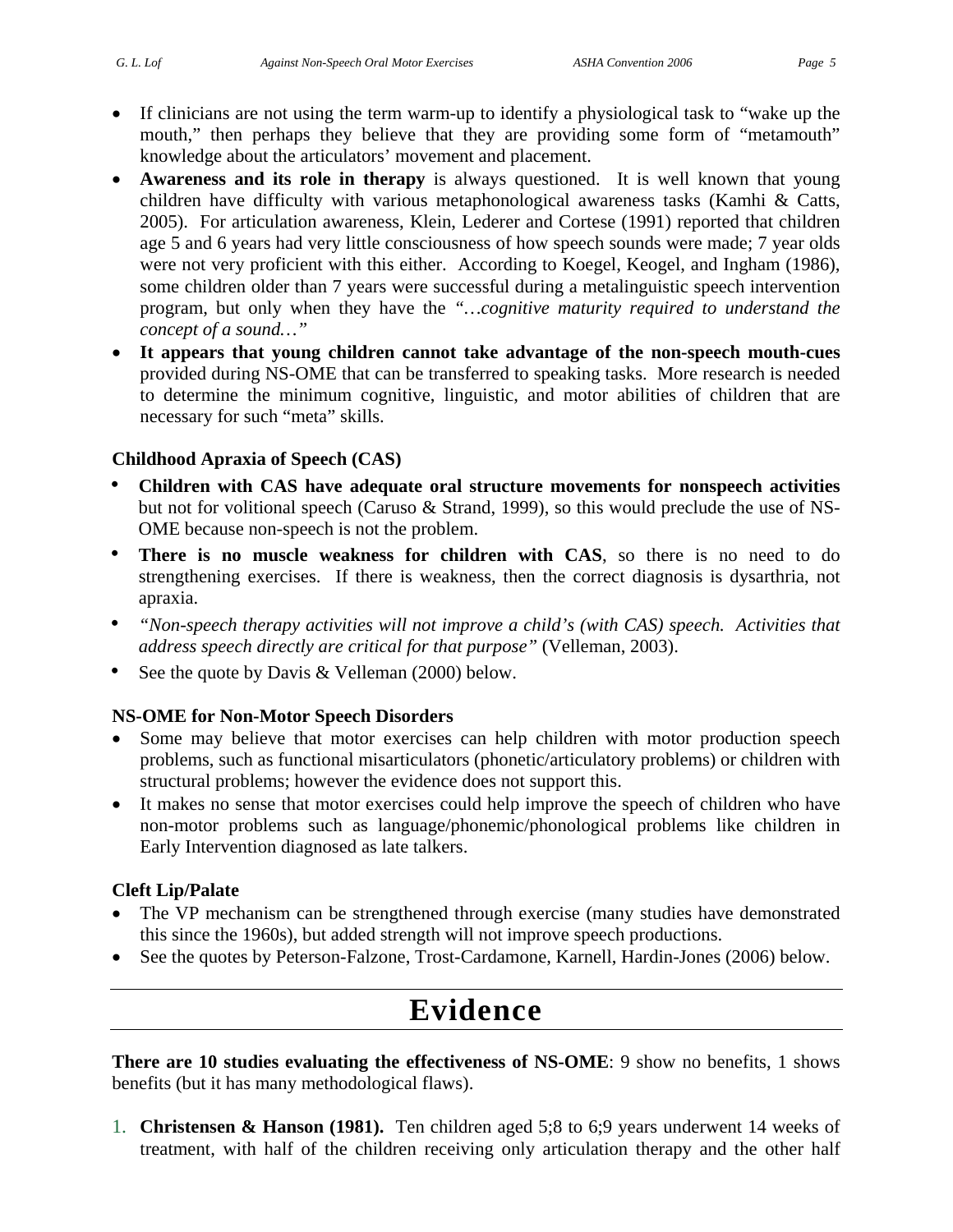receiving articulation and neuromuscular facilitation techniques. Both groups made equal speech improvements; the exercises did not help for better speech sound production BUT they were effective in remediating tongue-thrusting (probably due to task specificity).

- 2. **Gommerman & Hodge (1995**). Single Subject Design (A-B-C) with a 16-year-old girl with tongue thrust and sibilant distortions. Therapy was baseline (A phase), myofunctional therapy (B phase), then articulation therapy (C phase). Tongue thrust was eliminated with myofunctional therapy but speech did not change until speech therapy was initiated.
- 3. **Colone & Forrest (2000)**. Monozygotic twin boys age 8;11 years old took part in a motor treatment for Twin 1 and phonological treatment for Twin 2. No improvements with motor training occurred but there were improvements using a phonological approach; when Twin 1 received phonological treatment, there were the same improvements as for Twin 2.
- 4. **Occhino & McCane (2001).** Single Subject Design (A-B-C-B-C) with a 5-year-old child. Oral motor exercises alone produced no improvement in the articulation of one of two phonemes and also no improvements in oral motor skills. Oral motor exercises prior to or along with articulation therapy did not have an additive or facilitative effect but productions did improve with articulation therapy.
- 5. **Abrahamsen & Flack (2002).** Single Subject Design with a 4-year-old child for 10 hours of individual treatment using blowing, licking, and oral stimulation. There was no evidence of effectiveness in changing speech sound productions after this treatment.
- *6.* **Bush, Steger, Mann-Kahris, & Insalaco (2004).** Single Subject Design (ABAB Withdrawal) with a 9-year-old boy. OME added to articulation treatment, then removed, then re-added for the sounds  $\frac{r}{\sqrt{s}}$ ,  $\frac{z}{\sqrt{l}}$ . "Oral motor treatment did not improve or reduce treatment's *success."*
- 7. **Roehrig, Suiter, & Pierce (2004**)**.** AB or BA Single Subject Design with six 3;6 to 6;0 year old boys and girls for 15 weeks of therapy: (A) Tradition, production-based therapy twice a week for ½ hour; (B) Passive OME and traditional therapy twice a week for ½ hour. *"The addition of OME to the traditional articulation therapy approach did not add to participant's overall progress; improvement following therapy with OME was not different from improvements following articulation therapy alone."*
- 8. **Guisti & Cascella (2005).** Single Subject Design using two boys and two girls in first grade. Therapy followed *Easy Does it for Articulation: An Oral Motor Approach* for 15 one-half hour individual treatment sessions. No evidence of effectiveness in changing speech-sound productions.
- 9. **Hayes et al. (In submission).** Six 4-year-olds, five boys and one girl who all had "functional misarticulations" were studied in a counterbalanced intervention design where children were randomly assigned to a specific order for an oral motor approach and traditional articulation approach. The traditional treatment resulted in significant speech sound changes but there was no support for oral motor therapy bringing about any changes. There was some evidence that NS-OME actually hindered learning.
- 1. **Fields & Polmanteer (2002).** Eight 3- to 6-year-old children were randomly assigned to one of two groups: four children received 10 minutes of oral motor treatment and 10 minutes of speech therapy and four children received 20 minutes of only speech therapy. Fewer errors at the end of 6-weeks of treatment for the children who received the combination of treatments. But there were many methodological and statistical issues that may invalidate this finding, such as: the children in the speech-only group were more severe; there was an unequal gender distribution; and there was no report of what the treated sounds were so there can be no evaluation as to how difficult it was to treat certain sounds.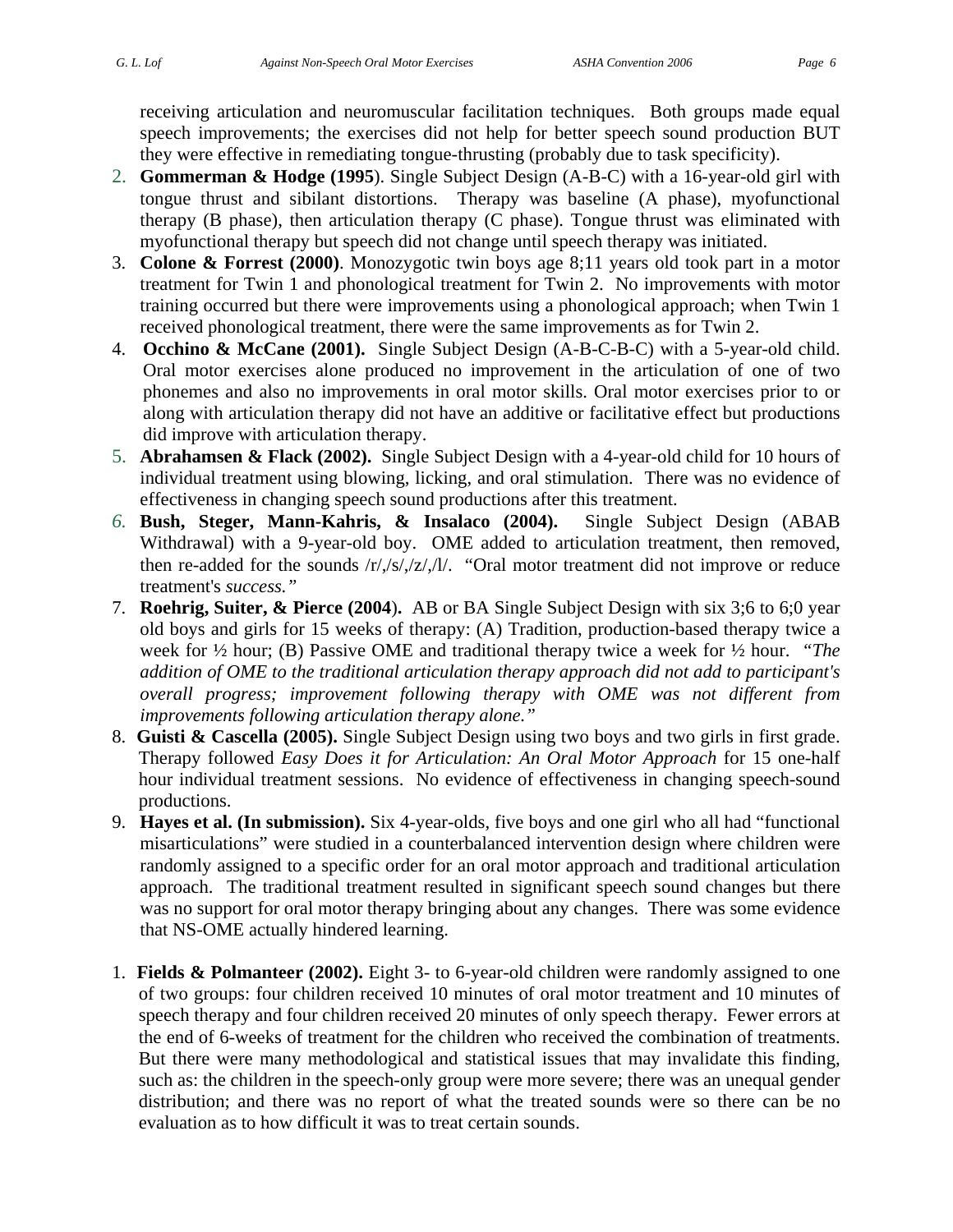#### **Combining Treatment Approaches**

- Most SLPs use a combination of treatment approaches so it is difficult to "tease apart" which approach is providing therapeutic benefit. Additionally, whenever intervention approaches are combined, it is unknown if and how they actually work in conjunction with each other to enhance performance.
- There is much evidence that the NS-OME portion of combined treatments is irrelevant to speech improvements (see above).
- NS-OME probably do not harm the child when used in combination with traditional approaches (however, Hayes et al. [2006] found that some children may be negatively affected by a combination approach).
- It seems reasonable that if there is no speech improvement using combined approaches, then clinicians should eliminate the approach that is not effective (i.e., the NS-OME) so as to not waste valuable therapy time with an ineffectual technique.

# **In Conclusion**

- **If clinicians want speech to improve**, they must work on speech, and not on things that LOOK like they are working on speech.
- **Phonetic placement cues** that have been used in traditional speech therapy are NOT the same as NS-OME.
- **NS-OME** is a procedure not a goal. The goal of speech therapy is NOT to produce a tongue wag, to have strong articulators, to puff out the cheeks, etc. Rather, the goal is to produce intelligible speech.
- **We have been burned before**. In the 1990s many SLPs inappropriately embraced Facilitated Communication (FC) as a treatment approach because they thought they observed that it worked. Once it was tested using scientific methodology, it was found to not work. Pseudoscientific methodologies can persuade clinicians to provide the wrong treatment.
- **Speech is special** and unlike other motor movements.
- **Following the guidelines of Evidence-Based Practice**, evidence needs to guild treatment decisions. Parents need to be informed that NS-OME have not been shown to be effective and their use must be considered experimental.
- Just remember: **Same structures, different functions. Same structures, different functions.**

#### **Relevant Quotes**

- **Weismer, G. (2006).** *"…oromotor nonverbal tasks are unlikely to contribute to an understanding of normal and disordered speech production."*
- **Gerratt et al. (1991).** *"Preference for nonspeech maneuvers is surprising since so little research exists on the relations of these measures to speech…"*
- **Davis & Velleman (2000):** *"There is presently no research available to support the efficacy of oral-motor therapy for improvement of speech productions skills. Thus, it is appropriate to work with children with DAS (Developmental Apraxia of Speech) on nonspeech oral-motor skills themselves, but improvement in speech should not be expected as a result."*
- **Peterson-Falzone, Trost-Cardamone, Karnell, & Hardin-Jones (2006)**:
	- o *"Do not invest time or advise a parent to invest time and money addressing a muscle strength problem that may not (and probably does not) exist. It is very frustrating to see clinicians working on "exercises" to strengthen the lips and tongue tip when bilabial and*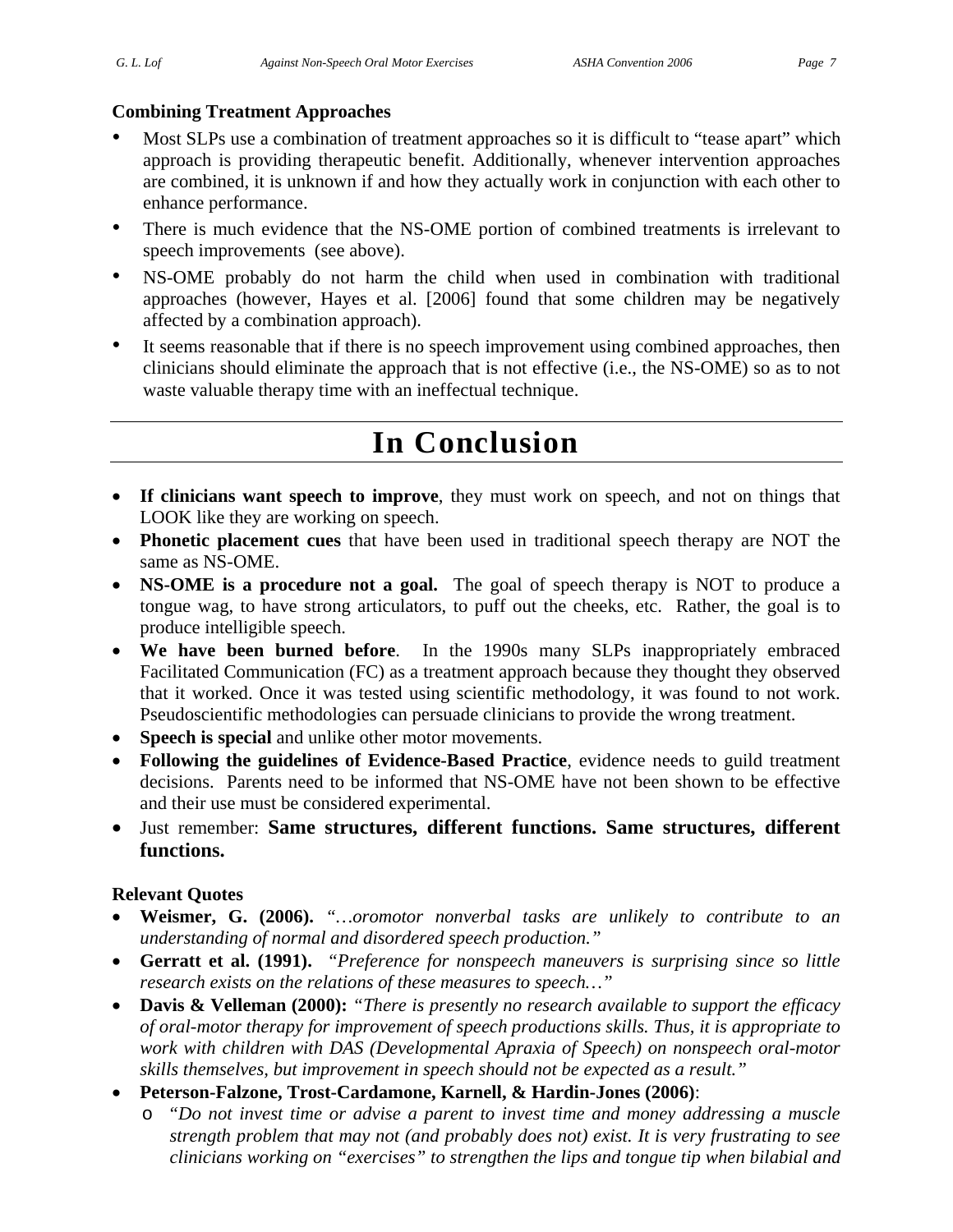- o *"Having a repaired cleft does not mean a child will lack the muscle strength needed to produce consonant sounds adequately. The presence of a cleft palate (repaired or unrepaired) has no bearing on tongue strength or function (why would it?). The majority of children who demonstrate VPI do so because their palate is too short to achieve VP closure. Muscle strength or lack thereof is not a primary causal factor associated with phonological delays in this population."*
- o *"…blowing should never be used to "strengthen" labial or soft palate musculature; it does not work. Children who appear to improve over time in therapy when using these tools are likely demonstrating improvement related to maturation and to learning correct motor speech patterns. Had therapy focused only on speech sound development, these children probably would have shown progress much sooner."*

#### • **Love, R.J. (2000):**

- o *"…recently the profession has rejected the concept of a direct correlation between oral movements and speech and eating behavior."*
- o *"…speech movement control was mediated at a different level in the nervous system than was nonspeech movement control."*
- o *"…it is clear that the infantile reflexes involved in chewing and swallowing behavior are mediated at brain-stem levels, not at the cortical level of oral-motor control as is speech."*
- o *"…improvement of infantile chewing and swallowing behavior in no way contributes to the development of neural networks for speech production."*
- o *"…oral reflexes and chewing and swallowing behavior are relatively independent of speech production mechanisms."*
- o *"…recent studies of the development of mandibular action in normal children suggests that motor coordination for speech activities is clearly different than it is for nonspeech activities…"*
- o *"…[there is] doubt that muscle weakness or pathological muscle imbalance of oral and mandibular muscles is critical for speech movements."*
- **Hodson, B.W. (1997)**:*"…research data supporting efficacy of oral-motor exercises for unintelligible children as a whole are lacking."*
- **Tyler, A. (2005)**. *"I strongly advise against the use of oral-motor exercises for children with phonological-articulatory disorders…"*
- **National Joint Committee for the Communication Needs of Persons with Severe Disabilities (2006):** *"There are different types of oral-motor exercises. Typically, oral-motor treatment consists of three types of activities: active exercise, passive exercise, and external stimulation. Active exercise involves strength training and muscle stretching. Passive exercise involves clinician assistance and may involve massage, stroking, or tapping parts of the oral musculature. Clinicians also may use external stimulation, which includes hot and cold application, vibration, or electrical stimulation to the muscles involved in speech and swallowing. At this time, there is limited data-based evidence to support the use of oralmotor activities to help with speech production. Available evidence is based primarily on expert opinion; randomized clinical trials with a randomized control group, the highest level of evidence, have not been conducted. Data are available on the effectiveness of speech (articulatory and phonological) treatment. Thus, use of oral-motor treatment techniques may take time away from treatment approaches that are known to be effective, such as teaching the correct way to position the tongue to produce a correct speech sound. Some researchers*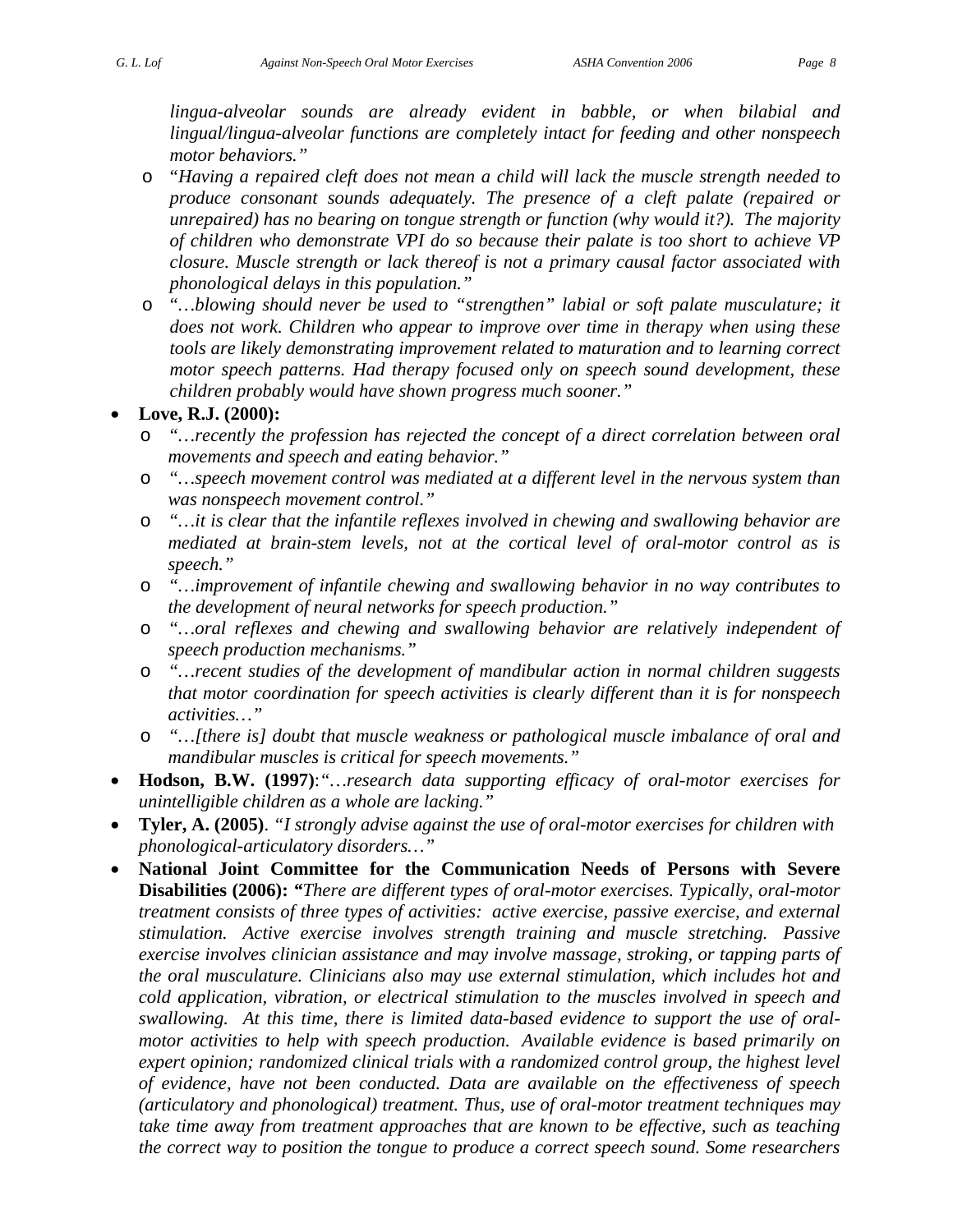*suggest that speech and language treatment should be task specific. That means that treatment techniques should be related to the desired outcomes. If improved speech is the goal, it follows that treatment techniques should be speech-specific. Oral-motor treatment techniques are sometimes applied based on the assumption that oral motor problems contribute to speech problems. However, this may not be an accurate assumption, particularly when no muscle weakness is apparent in the oral mechanism."*

• **Smith (2006)**. *"Infants do not start life with language and motor mappings in place; many years of learning must occur. The speaker must develop a set of maps that include language, motor, and auditory networks."*

### **References**

- **Abrahamsen, E. & Flack, L**. (2002, November). Do sensory and motor techniques improve accurate phoneme production? Paper presented at the annual meeting of the American Speech-Language-Hearing Association, Atlanta, GA.
- **ASHA** (2006).Questions about products or procedures for hearing, balance, speech, language, swallowing, and related disorders. http://www.asha.org/public/speech/ImpQues/questions.htm.
- **Barlow, S., & Abbs, J**. (1983). Force transducers for the evaluation of labial, lingual, and mandibular motor impairments. *Journal of Speech and Hearing Research, 26,* 616-621.
- **Bernstein Ratner, N**. (2006). Evidence-based practice: An examination of its ramifications for the practice of speechlanguage pathology. *Language, Speech, and Hearing Services in the Schools, 37*, 257-267.
- **Bernstein Ratner, N**. (2005). Evidence-based practice in stuttering: Some questions to consider. *Journal of Fluency Disorders, 30*, 163-188.
- **Bowen, C**. (2006). What is the evidence for oral motor therapy? *Acquiring Knowledge in Speech, Language, and Hearing, 7,* 144-147. *http://www.speech-language-therapy .com/cb-oct2005OMT-ACQ.pdf.*
- **Bunton, K.***,* **& Weismer, G**. (1994).Evaluation of a reiterant force-impulse task in the tongue*. Journal of Speech and Hearing Research, 37,* 1020-1031*.*
- **Bush, C., Steger, M., Mann-Kahris, S., & Insalaco, D**. (2004, November). Equivocal results of oral motor treatment on a child's articulation. Poster presented at the annual meeting of the American Speech-Language-Hearing Association, Philadelphia, PA.
- **Caruso, A., & Strand, E.** (1999). *Clinical management of motor speech disorders in children.* New York: Thieme.
- **Chi-Fishman, G., & Pfaizer, L.** (2003, November). Applying exercise physiology principles in oromotor rehabilitation for dysphagia. Invited presentation at the annual meeting of the American Speech-Language-Hearing Association, Chicago, IL. *http://www.asha.org/NR/rdonlyres/A8789 B8E-D475-43E9-8E12-AE51944D0D52/0/1188Handout.pdf.*
- **Christensen, M., & Hanson, M. (1981).** An investigation of the efficacy of oral myofunctional therapy as a precursor to articulation therapy for pre-first grade children*. Journal of Speech and Hearing Disorders, 46*, 160-167.
- **Clark, H.** (2003). Neuromuscular treatments for speech and swallowing: A tutorial. *American Journal of Speech-Language Pathology, 12*, 400-415.
- **Clark, H.** (2005, June 14). Clinical decision making and oral motor treatments. *The ASHA Leader*, 8-9, 34-35.
- **Colone, E., & Forrest, K.** (2000, November). Comparison of treatment efficacy for persistent speech sound disorders. Poster presented at the annual meeting of the American Speech-Language-Hearing Association, Washington, D.C.
- **Connaghan, K., Moore, C., & Higashakawa, M**. (1995). Influence of body position on breathing and its impli-cations for the evaluation and treatment of speech and voice disorders. *Journal of Voice,* 9, 341-347.
- **Connaghan, K., Moore, C., & Higashakawa, M**. (2004). Respiratory kinematics during vocalization and nonspeech respiration in children from 9 to 48 months. *Journal of Speech, Language, and Hearing Research, 47*, 70-84.
- **Davis, B., & Velleman, S**. (2000). Differential diagnosis and treatment of developmental apraxia of speech in infants and toddlers. *Infant-Toddler Intervention, 10,* 177-192.
- **Damico, J.** (1988). The lack of efficacy in language therapy: A case study. *Language, Speech and Hearing Services in Schools, 19*, 51-66.
- **Dollaghan, C.** (2004, April 13). Evidence-based practice: Myths and realities. *The ASHA Leader, 12,* 4-5.
- **Duffy, J.** (2005). *Motor speech disorders: Substrates, differential diagnosis, and management* (2<sup>nd</sup> ed.). St. Louis: Mosby. **Elliot, N., & Gramming, P**. (1995). What happens during vocal warm-up? *Journal of Voice, 9*, 37-44.
- Fields, D., & Polmanteer, K. (2002, November). Effectiveness of oral motor techniques in articulation and phonology treatment. Poster presented at the annual meeting of the American Speech-Language-Hearing Association, Atlanta, GA.
- **Finn, P., Bothe, A., & Bramlett, R.** (2005). Science and pseudoscience in communication disorders: Criteria and application. *American Journal of Speech-Language Pathology, 14*, 172-183.
- **Forrest, K**. (2002). Are oral-motor exercises useful in the treatment of phonological/articulatory disorders? *Seminars in Speech and Language, 23,* 15-25.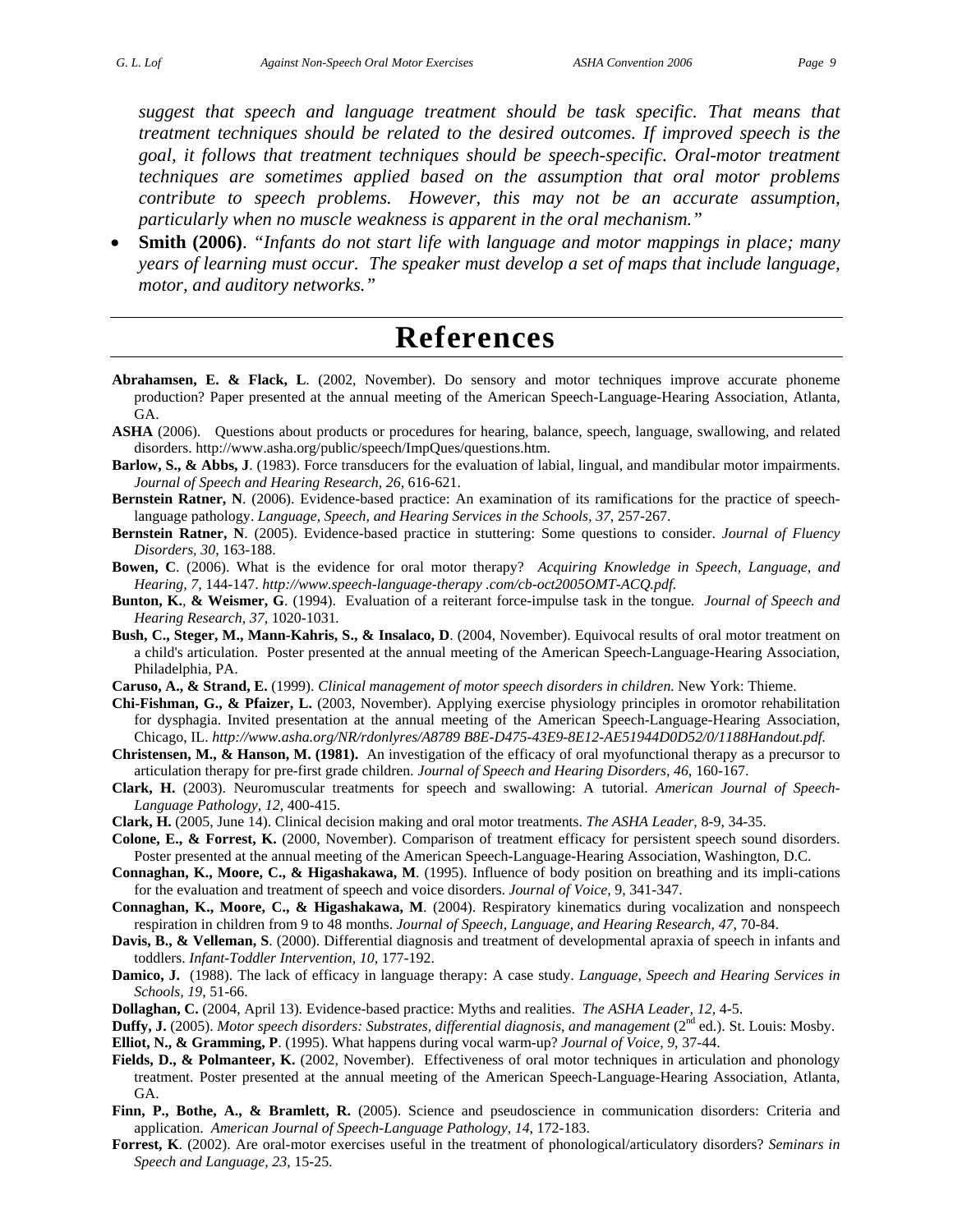- **Gerratt, B, Till, J**., **Rosenbeck, J, Wertz, R., & Boysen, A.** (1991). Use and perceived value of perceptual and instrumental measure in dysarthria management. In C. Moore, K. Yorkston, & D. Beukelman (Eds.), *Dysarthria and apraxia of speech: Perspectives on management* (pp. 77-93). Baltimore, MD: Paul Brooks.
- **Gierut, J.** (1998). Treatment efficacy: Functional phonological disorders in children. *Journal of Speech, Language, and Hearing Research, 41*, S85-100.
- **Gommerman, S., & Hodge, M.** (1995). Effects of oral myofunctional therapy on swallowing and sibilant production. *International Journal of Orofacial Myology, 21*, 9-22.
- **Green, J., Moore, C., Higashikawa, M., & Steeve, R.** (2000). The physiologic development of speech motor control: Lip and jaw coordination. *Journal of Speech, Language, and Hearing Research, 43, 239-255.*
- **Green, J.**, **& Wang, Y**. (2003). Tongue-surface movement patterns in speech and swallowing. *The Journal of the Acoustical Society of America, 113*, 2820-2833.
- **Guisti Braislin, M., & Cascella, P**. (2005). A preliminary investigation of the efficacy of oral motor exercises for children with mild articulation disorders. *International Journal of Rehabilitation Research, 28,* 263-266.
- **Hall, P., Jordan, L., & Robin, D**. (2007). *Developmental apraxia of speech: Theory and clinical practice.* Austin, TX: Pro-Ed.
- **Hayes, S., Savinellil, S., Roberts, E., & Calidito, G**. (In submission). Comparison of an oral motor treatment and traditional articulation treatment in children. *Language, Speech and Hearing Services in Schools.*
- **Hodge, M.** (2002). Nonspeech oral motor treatment approaches for dysarthria: Perspectives on a controversial clinical practice. *Perspectives on Neurophysiology and Neurogenetic Speech and Language Disorders, 12*(4), 22-28.
- **Hodge, M., Salonka, R., & Kollias, S**. (2005, November). Use of nonspeech oral-motor exercises in children's speech therapy. Poster presented at the annual meeting of the American Speech-Language-Hearing Association, San Diego, CA.
- **Hodge, M., & Wellman, L**. (1999). Management of children with dysarthria. In A. Caruso & E. Strand (Eds.), *Clinical management of motor speech disorders in children.* New York: Thieme.
- **Hodson, B**. (2007) *Evaluating and enhancing children's phonological systems*. Greenville, SC: Thinking Publications University.
- **Hodson, B.** (1997). Disordered phonologies: What have we learned about assessment and treatment? *Perspectives in applied phonology.* Gaithersburg, MD: Aspen Publications.
- **Ingram, D., & Ingram, K**. (2001). A whole word approach to phonological intervention. *Language, Speech & Hearing Services in the Schools, 32*, 271-283.
- **Jacobson, J., Foxx, R., & Mulick, J.** (Eds.). (2005). *Controversial therapies for developmental disabilities: Fad, fashion and science in professional practice.* Mahwah, NJ: Lawrence Erlbaum.
- **Kamhi, A.** (2006). Treatment decisions for children with speech-sound disorders. *Language, Speech, and Hearing Services in the Schools, 37*, 271-279.
- **Kamhi, A., & Catts, H.** (2005). Language and reading: Convergences and divergences. In H. Catts & A. Kamhi (Eds.). Language and reading disabilities (2<sup>nd</sup> ed.), Boston: Allyn & Bacon.
- **Kent, R**. (2000). Research on speech motor control and its disorders: A review and prospective. *Journal of Communication Disorders, 33,* 391-428.
- **Klein, H., Lederer, S., & Cortese, E.** (1991). Children's knowledge of auditory/articulator correspondences: Phonologic and metaphonologic. *Journal of Speech and Hearing Research, 34*, 559-564.
- **Koegel, L., Koegel, R., & Ingham, J.** (1986). Programming rapid generalization of correct articulation through selfmonitoring procedures. *Journal of Speech and Hearing Disorders, 51*, 24-32.
- **Koenig, M., & Gunter, C**. (2005). Fads in speech-language pathology. In J. Jacobson, R. Foxx, & J. Mulich (Eds.), *Controversial therapies for developmental disabilities: Fad, fashion, and science in professional practice.* Mahwah, NJ: Lawrence Erlbaum.
- **Kuehn, D.**, **& Moon, J.** (1994). Levator palatini muscle activity in relation to intraoral air pressure variation. *Journal of Speech and Hearing Research, 27*, 1260-1270.
- **Lass, N., & Pannbacker, M**. (In press). The application of evidence-based practice to oral motor treatment*. Language, Speech, and Hearing Services in Schools* .
- **Lof, G. L**. (2002). Two comments on this assessment series. *American Journal of Speech-Language Pathology, 11,* 255- 257.
- **Lof, G. L**. (2003). Oral motor exercises and treatment outcomes. *Perspectives on Language, Learning and Education, 10*(1), 7-12.
- **Lof, G. L**. (2004). What does the research report about non-speech oral motor exercises and the treatment of speech sound disorders?*http://www.apraxia-kids.org/site/c.chKMI0PIIsE/b.980831/apps /s/content.asp?ct=46446.*
- Lof, G. L., & Watson, M. (In press). A nationwide survey of non-speech oral motor exercise use: Implications for evidence-based practice. *Language, Speech and Hearing Services in Schools.*
- Lof, G. L., & Watson, M. (2005, November). Survey of universities' teaching: Oral motor exercises and other procedures. Poster presented at the annual meeting of the American Speech-Language-Hearing Association, San Diego, CA.
- **Lof, G. L., & Watson, M**. (2004, November). Speech-language pathologist's use of nonspeech oral-motor drills: National survey results. Poster presented at the annual meeting of the American Speech-Language-Hearing Association, Philadelphia, PA.